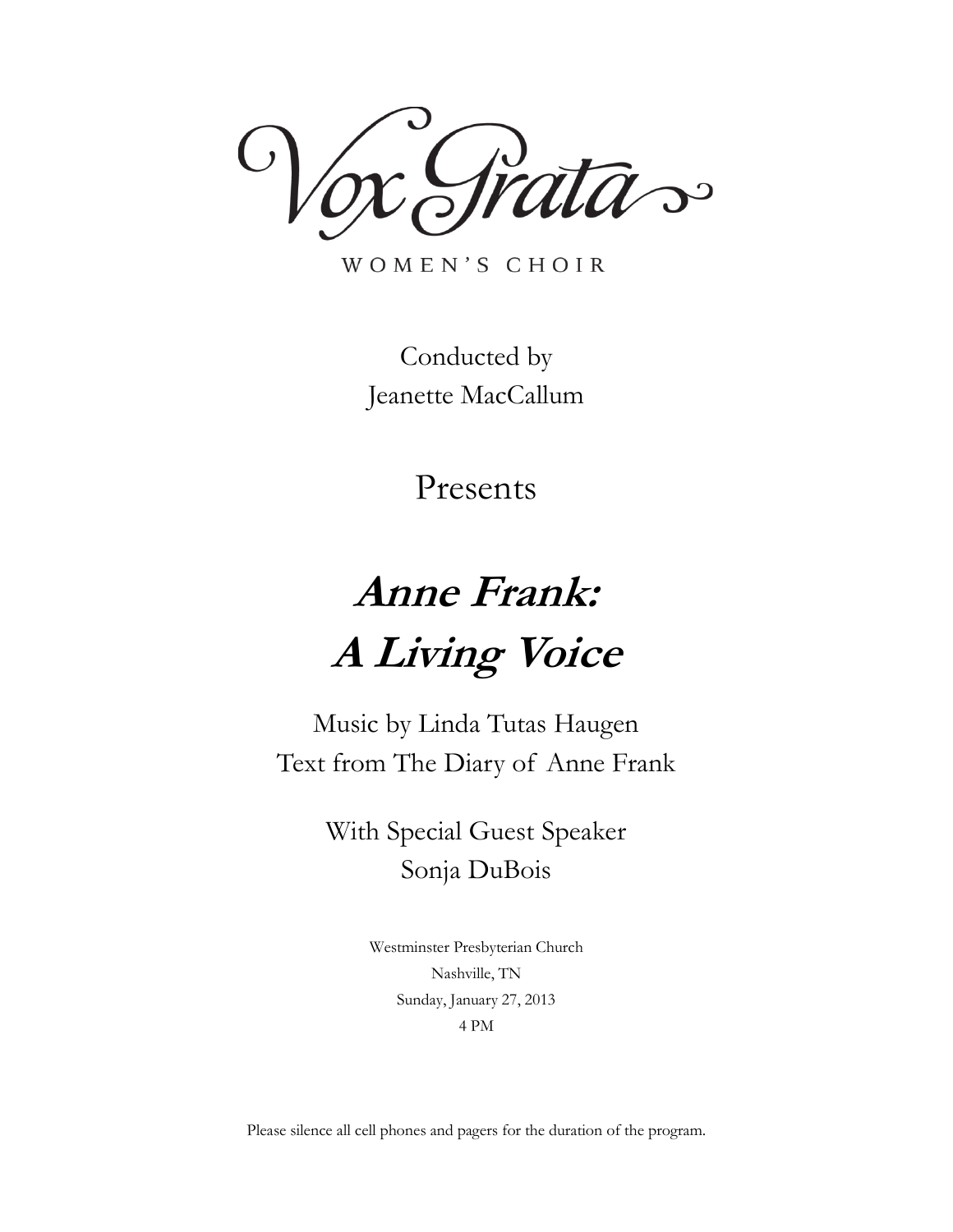#### Brief time for meditation

\*\*\*\*

#### **Anne Frank: A Living Voice** Linda Tutas Haugen

*(Please hold your applause until the conclusion of the entire work)*

- I. It is the Silence
- II. My Nerves
- III. Hanneli
- IV. Sunshine and Cloudless Sky
- V. My Work
- VI. Peter
- VII. Ideals and Hopes

\*\*\*\*

#### **I Thank You God** Gwyneth Walker

\*\*\*\*

### **Program Notes**

**Anne Frank: A Living Voice** was commissioned by the San Francisco Girls Chorus (SFGC) in celebration of its Silver Anniversary. The text is based upon excerpts from *The Diary of Anne Frank*, taken from the 1952 and 1991 English translations of the book. The full musical work was premiered in 2004 by the San Francisco Girls Chorus.

Anne Frank was between the ages of 13 and 15 when she wrote her *Diary*, while living in a secret upstairs annex over a warehouse in Amsterdam with her family, the Van Pels family and Fritz Pfeffer. Despite the fears and frustrations she experienced in over two years of hiding from the Nazis, Anne learned how to survive, even to find beauty in small things and to hold on to her ideals.

Composer Linda Tutas Haugen writes: "My goals for this composition are to honor the life of Anne Frank and to gain a deeper understanding of what she, her family, and friends experienced during the Holocaust."

The text excerpts are chronologically arranged, and span more than two years. They portray a psychological progression from fear and despair to strength and hope. The first three movements explore the grim reality of war and her situation. Anne's feelings of helplessness are expressed when she discovers that one of her best friends, Hanneli Goslar, has been captured and deported.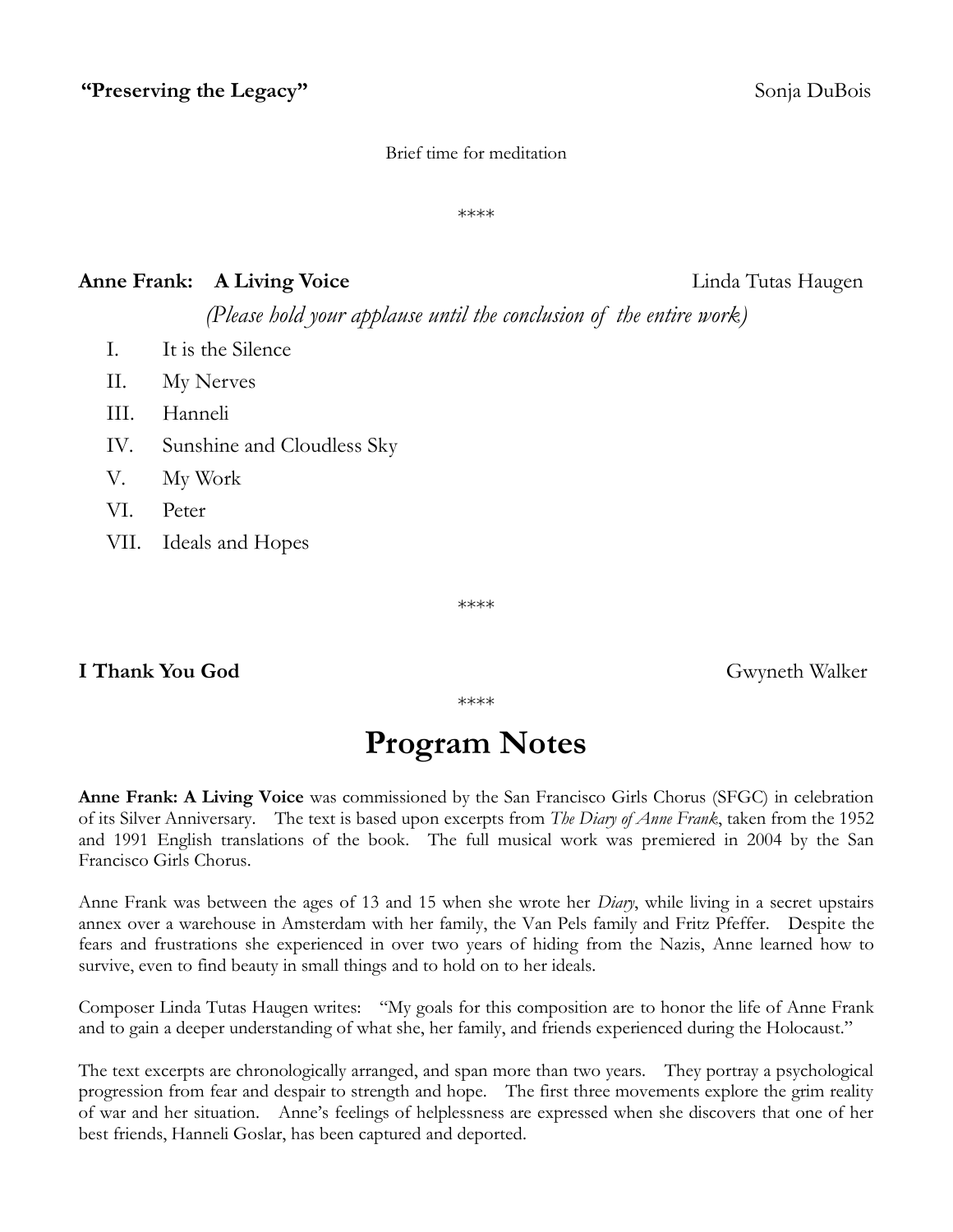In the next three movements, she finds meaning and purpose in nature, her writing, and her first love with Peter Van Pels. In the final movement, she recognizes the chaos and destruction of society and ideals, and faces the likelihood that she and her family will not survive. Amazingly, she is able to look beyond the present and herself, to a time when she believes that peace will return. The hope that one day she would be able to realize her ideals and dreams, gives her strength and courage.

The *Diary* has been published in 67 languages, and over 31 million copies have been sold.

**I Thank You God** was commissioned by the American Choral Directors Association (ACDA) and premiered at the National ACDA Convention in February, 1999. The text is adapted from the E.E. Cummings poem of the same name.

Composer Gwyneth Walker writes: "This is a poem of grandeur and of praise. Therefore it might be expected that this musical setting would aim at vastness, grandeur and awakening." Walker accomplishes this through a variety of means. First, the piano introduction includes slowly unfolding piano arpeggios which focus on open intervals of octaves, fifths and fourths, exploiting the full range of the piano keyboard. The composer also takes the singers on a harmonic journey which begins in a low register in C minor, and then travels through a number of other key areas until it reaches the distant key of G-flat. At this point, the voices are drawn closely together into a tone cluster containing the pitches G-flat, A-flat and B-flat, only to open apart into the glorious C major chords which conclude the piece in the high register.

The speaker in the poem is almost breathless as he expresses his wonder at the natural world. In the customary style of the poet, the speaker hardly pauses, having no space even for punctuation. Walker conveys this aspect of the text through a number of sequences of the phrase "I thank you God" and through static melodic lines to set the poet's adjectives ("how should tasting touching hearing seeing breathing any human merely being doubt you?").

A central phrase, "I who have died am alive again today" returns frequently and expresses the rebirth of the soul with each "amazing day".

### **The Musicians**

| Soprano I  | Catherine Holsen, Denise Pitzer, Della Smith, Sharon Warfield,      |
|------------|---------------------------------------------------------------------|
|            | Amanda Whatley                                                      |
| Soprano II | Emily Fredericksen, Beth Holzemer, Lea Maitlen, Jennifer Moss,      |
|            | Erica Scaramuzza                                                    |
| Alto I     | Jennifer Barnes, Ellen Bourne, Carol Callaway-Lane, Kelly Christie, |
|            | Susan DuPont, Marjorie Proctor                                      |
| Alto II    | Rachel Burkey, Monica Coombs, Bridget Simpson, Karen Weir           |
| Violin 1   | David Davidson                                                      |
| Violin 2   | Wei Tsun Chang                                                      |
| Viola      | Seanad Chang                                                        |
| Cello      | Sari Reist                                                          |
| Piano      | Dawn Seidenschwarz                                                  |

**Jeanette MacCallum** is an Adjunct Professor in music theory and music history at Belmont and Lipscomb Universities in Nashville, TN and founder and Artistic Director of *Vox Grata*, a Nashville community women's chorus. Previously she served as the Director of Choral Activities at St. Cecilia Academy in Nashville, TN,